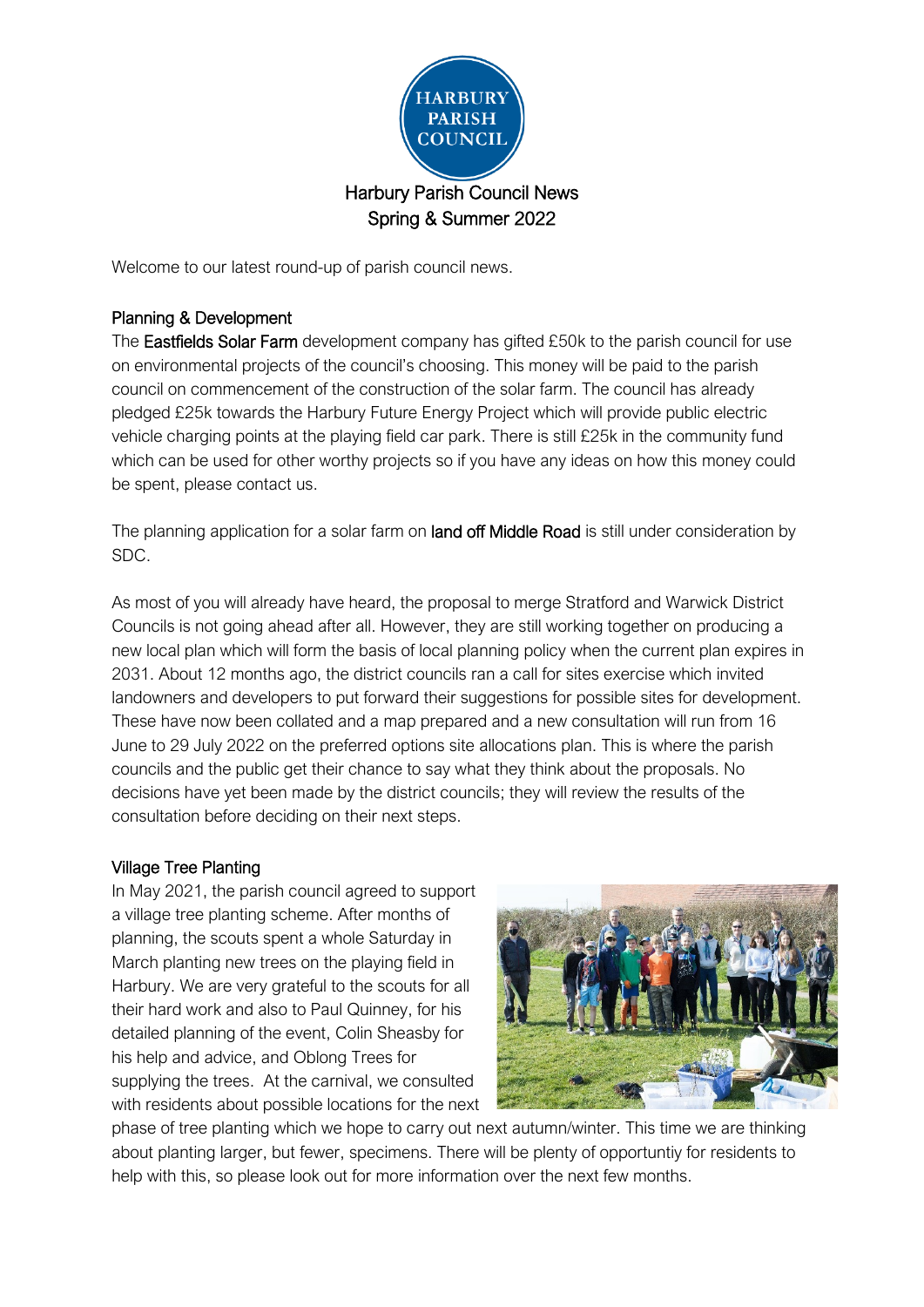#### Play Area & Playing Fields

New wetpour safety surfacing has been installed underneath the junior swings. We are currently waiting for repairs to be carried out at the skate park. We are aware that this facility, along with the BMX track, is now very old and we have started to build a fund for their eventual replacement with a brand new combined skate and BMX park.

#### Bush Heath Road/Butt Lane Traffic

Following further discussion with WCC Highways and local residents, the parish council has agreed to support a scheme to extend the 40mph speed limit. WCC has advised that they do not consider this road to be suitable for a 30mph limit but would consider extending the 40mp limit. We have therefore asked WCC to provide a fully costed proposal, to include improved signage, and we are waiting to hear back from them but we have already been told that it will cost somewhere in the region of £3,000.

#### Harbury Lane/Fosse Way Junction

There is still no sign of these long promised improvements. Both our district and county councillors have been working hard on our behalf and the chairman of the parish council recently wrote to Izzy Seccombe, the leader of WCC, to express the parish council's frustration at the lack of action. The latest information that we have is that the scheme was out for tender in May of this year and it is anticipated that work will start on site this summer. We were also advised that the scheme is developer led and therefore externally designed and funded which means the delivery timescales are largely dependent on the developer.

#### Allotments – Well-being Project

Over the last couple of months, a transformation has slowly taken place as the plot has been cleared, levelled, and new raised beds and gravel paths installed. We hope it won't be long before our first gardeners are able to use the space. We are very grateful to Heart of England Co-op and County Cllr Chris Kettle who awarded grants of £500 and £1000 respectively towards this project, and to local company Stratford Landscapes who built the planters. Please look out for more information coming soon.

# Deppers Bridge

We have installed a public defibrillator in the old phone box at Deppers Bridge and there are two new benches on order for the playing field. One of these is a fully accessible picnic bench.